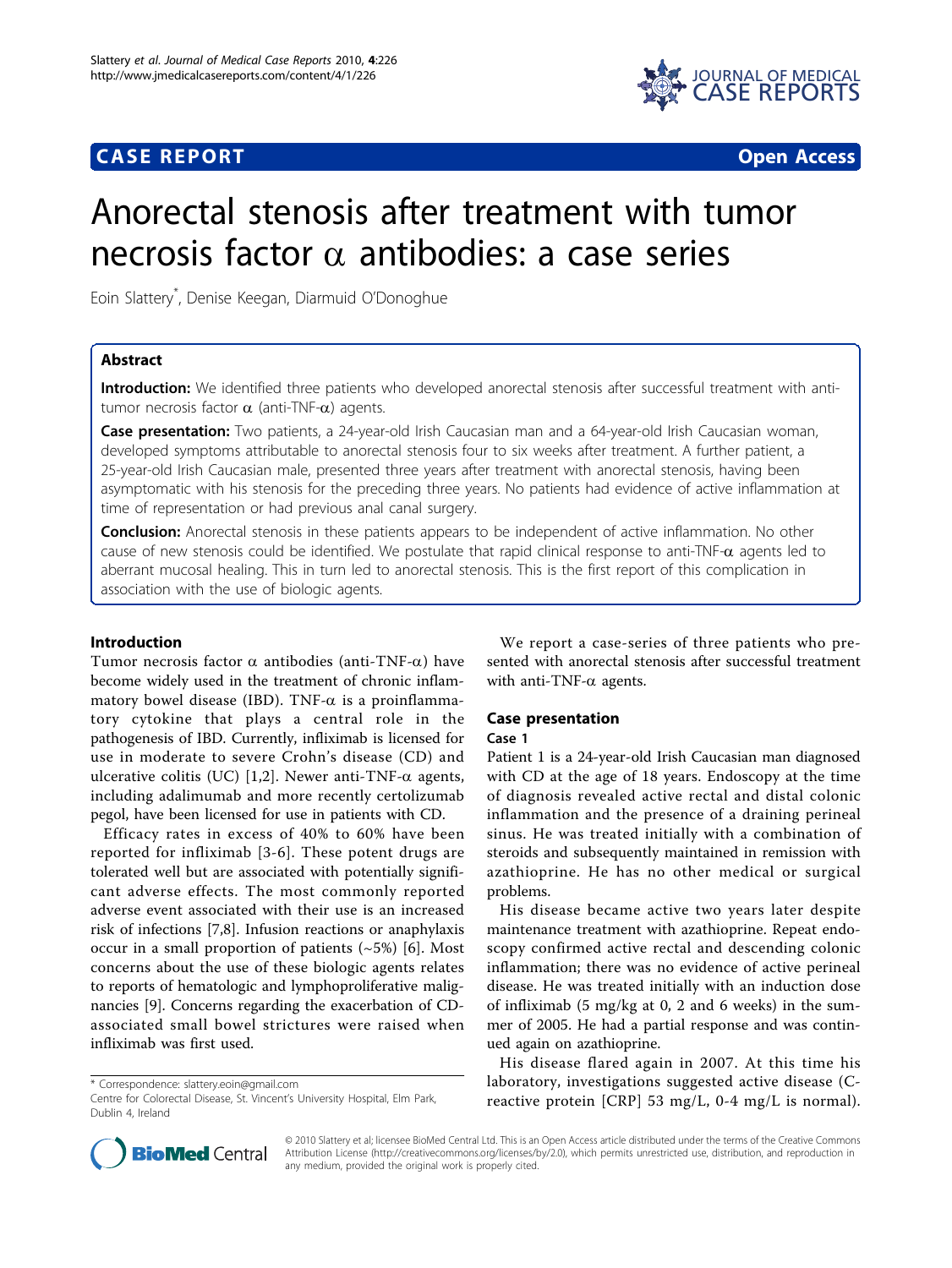This was confirmed by endoscopic evaluation, which revealed active left-sided colonic and rectal inflammation. He had no evidence of active perineal disease at this time. His Harvey-Bradshaw Index (HBI; score ≥7 indicates likely remission) was 9. Because of his partial response with infliximab, he was treated with adalimumab. He received 160 mg at induction and thereafter was maintained on 80 mg subcutaneously every other week. He made a rapid recovery, with resolution of his symptoms of diarrhea, pain and bleeding per rectum. His laboratory test results also improved (CRP <4) after treatment with adalimumab.

However, he presented one month after his commencement on adalimumab with 'diarrhea'again. His laboratory investigations revealed normal inflammatory markers (CRP <4), and his HBI had improved to 3. On further questioning, he admitted to feeling as well as he ever had. However, he was concerned about the recurrence of his 'diarrhea' and had started to become unaware of the passage of liquid stool. This was believed to be consistent with a diagnosis of 'overflowdiarrhea.' A rectal examination was attempted but was not possible because of anal stenosis.

He was admitted for endoscopic evaluation and was found to have a previously undocumented anal stenosis, with hard stool easily palpable above his stenosed anorectal canal. Endoscopy revealed a scarred but noninflamed colon. His anorectal stenosis was treated with a manual dilatation under anaesthesia, and he was subsequently discharged home. He required a further dilatation six weeks later. He has remained in clinical remission for three years maintained on adalimumab.

## Case 2

Patient 2 is a 64-year-old Irish Caucasian woman diagnosed with CD involving her entire colon (including active disease noted in her rectum) and orofacial granulomatosis. She had no evidence of perineal disease. She initially presented with diarrhea related to CD and was treated with corticosteroids. She was subsequently treated with azathioprine but was unable to tolerate it.

Her symptoms persisted and inflammatory markers deteriorated (erythrocyte sedimentation rate, 38 [reference range, 0-25 mm/h]; albumin, 27 [reference range, 35-50 g/L); hemoglobin, 9.4 (reference range, 13-17 g/ dL); CRP, 9). Her HBI at this time was 7. She was subsequently started on infliximab (receiving 5 mg/kg at 0, 2 and 6 weeks). She again made a rapid recovery. Her symptoms and laboratory investigations all improved.

However, she presented one month after starting on infliximab with a new problem of constipation. Again, on clinical examination, she was found to have a stenosed anal canal. Her laboratory parameters had all normalized, as had her HBI to 1. She was admitted for

endoscopic evaluation and was found to have a stenosed anorectal canal with a noninflamed colon (Figure 1). Her stricture was treated using balloon dilatation, and she was discharged home with resolution of her symptoms. She was maintained on infliximab (at a dosage of 5 mg/kg every 8 weeks). Unfortunately, she has required a further five dilatations of her anorectal canal, with temporary interval improvement. She continued to have problems and eventually required a diversion colostomy.

#### Case 3

Patient 3 is a 25-year-old Irish Caucasian man diagnosed with CD colitis affecting the descending colon and rectum. He presented with active disease three years previously. Endoscopic evaluation revealed active rectal and colonic inflammation; his perineum appeared normal. His laboratory investigations confirmed active inflammation with a CRP of 38. His HBI was 10 at the time of presentation. He was treated initially with infliximab (5 mg/kg at 0, 2 and 6 weeks) after failed corticosteroid treatment. His disease responded rapidly. After he was in remission (after three doses of infliximab), he was switched to azathioprine and maintained on it. At a follow-up colonoscopy eight weeks after starting infliximab, we noted a stenosed anorectal canal with a quiescent colitis proximal to this. In the intervening three years, the patient has remained well. He recently represented with severe abdominal pain and constipation. His laboratory investigations were all normal (CRP <4), and his HBI was calculated to be 2. He was found



Figure 1 Balloon dilatation of anorectal stenosis. This endoscopic picture shows the stenosis seen in patient 2. A balloon has been advanced through the stricture and has been inflated in the anorectal canal to dilate the patient's stenosis.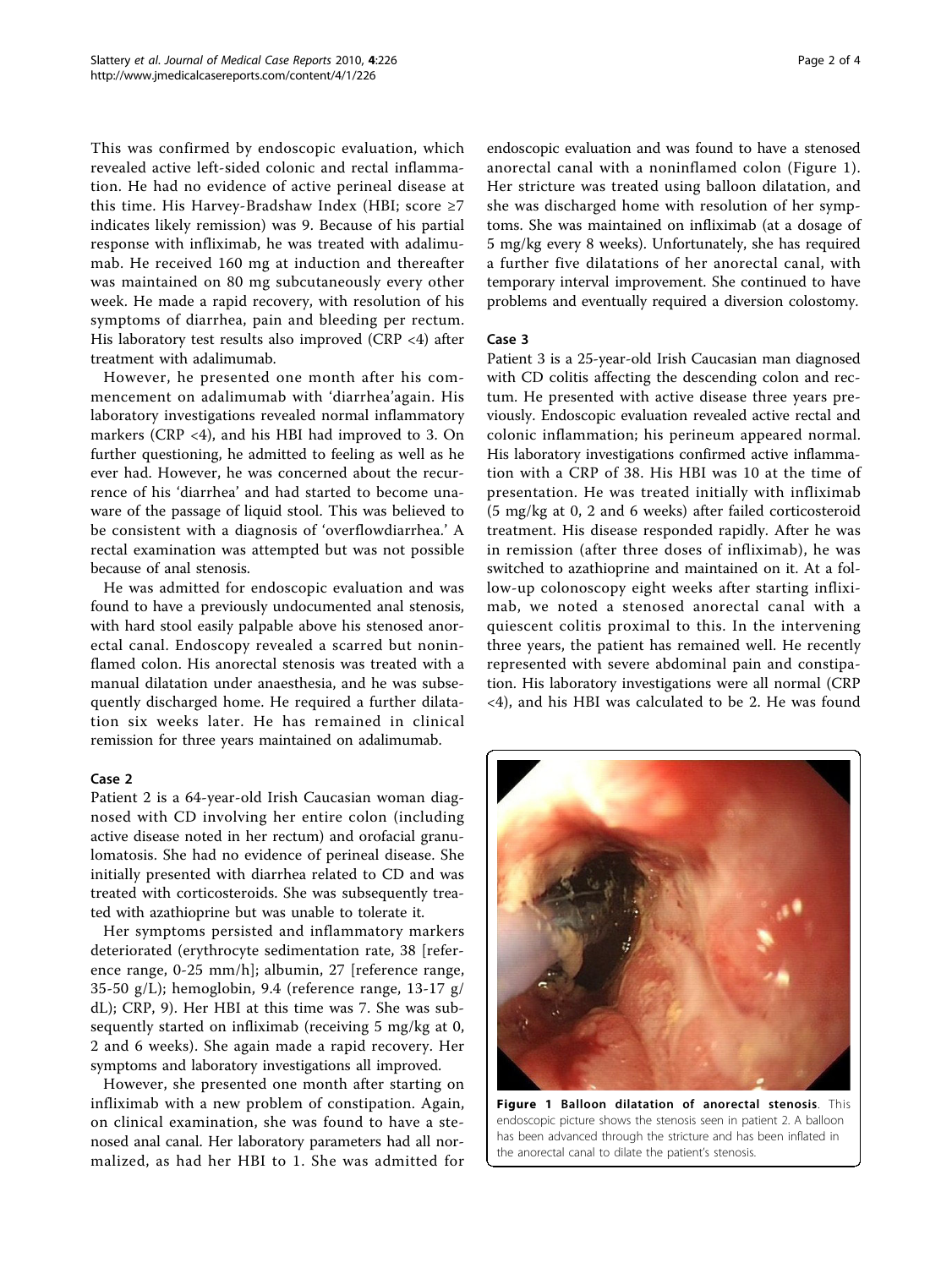<span id="page-2-0"></span>to have an anorectal stenosis with hard stool proximal to this. He was treated with mechanical bowel preparation, and a follow up colonoscopy revealed a normal colon above a stenosed anorectal canal. He was subsequently treated with a balloon dilatation of his stricture. His CD remains in remission.

#### **Discussion**

Benign anal stenosis is a rare complication of previous anal surgery and is occasionally seen in patients with active CD. Benign anal stenosis in the absence of previous surgery after successful treatment with anti-TNF- $\alpha$  agents has not previously been reported.

Theoretical concerns have been raised regarding the occurrence of small bowel stricturing as a consequence of rapid mucosal healing. There have been reports of increased episodes of stricturing in some studies [10,11]. However, multivariate analysis has demonstrated that infliximab use is not associated with increased small bowel stricture development when corrected for confounders such as disease duration, disease severity and so on [11]. More recent studies have actually demonstrated a potential benefit to patients with small bowel strictures [12,[13](#page-3-0)].

The precise role of TNF- $\alpha$  in healing is not well established. It has been shown that persistently elevated TNF- $\alpha$  levels in patients with chronic skin ulcers may impair healing and that treatment with infliximab may reverse this process rapidly [\[14](#page-3-0)]. We postulate that rapid clinical response to these potent biologic agents led to rapid but aberrant mucosal healing at and around the dentate line between anus and rectum (as opposed to isolated bowel strictures). This in turn led to development of anorectal stenosis in these patients. None of these patients had prior anal canal surgery or had evidence of active perineal CD (eg, abscess, fistula) at the time of representation (either endoscopically or biochemically). All had colonic and rectal inflammation before starting anti-TNF- $\alpha$  agents. No other precipitant cause for anal canal stenosis could be determined in these cases.

Two of our patients presented with symptoms four to six weeks after administration of these biologic agents. The third patient presented much later, but he was found to have a degree of anal stenosis at follow-up endoscopy shortly after administration of infliximab. At this stage, he was asymptomatic and thus required no intervention. However, this likely made him prone to future problems with anorectal stenosis and explains his later presentation.

#### Conclusion

This is the first report of anorectal stenosis in association with CD after successful treatment with biologic

agents and in the absence of persisting active inflammation. Further research on the role of TNF- $\alpha$  and its blocking agents in wound healing is warranted.

## Consent

Written informed consent was obtained from the patients for publication of this case series and accompanying images. A copy of the written consent is available for review by the Editor-in-Chief of this journal.

#### Authors' contributions

ES and DK analyzed and interpreted the patient data, ES wrote the manuscript. DO was a major contributor in writing the manuscript. All authors read and approved the final manuscript.

#### Competing interests

The authors declare that they have no competing interests.

Received: 21 September 2009 Accepted: 26 July 2010 Published: 26 July 2010

#### References

- 1. Physicians' Desk Reference Montvale, NJ: Medical Economics Co, 59 2005, 1341-1359, Medical Economics Company, NJ, USA.
- 2. Physicians' Desk Reference Montvale, NJ: Medical Economics Co, 58 2005, 1145-1148, Medical Economics Company, NJ, USA.
- 3. Van Dulleman HM, van Deventer SJ, Hommes DW, Bijl HA, Jansen J, Tygat GN, Woody J: Treatment of Crohn'[s disease with anti-tumour](http://www.ncbi.nlm.nih.gov/pubmed/7797011?dopt=Abstract) [necrosis factor chimeric monoclonal antibody \(cA2\).](http://www.ncbi.nlm.nih.gov/pubmed/7797011?dopt=Abstract) Gastroenterology 1995, 109:129-135.
- 4. Targan SR, Hanauer SB, van Deventer SJ, Mayer L, Present DH, Braakman T, DeWoody KL, Schaible TF, Rutgeerts PJ: [A short-term study of chimeric](http://www.ncbi.nlm.nih.gov/pubmed/9321530?dopt=Abstract) [monoclonal antibody cA2 to tumour necrosis factor alpha for Crohn](http://www.ncbi.nlm.nih.gov/pubmed/9321530?dopt=Abstract)'s disease. Crohn'[s Disease cA2 Study Group.](http://www.ncbi.nlm.nih.gov/pubmed/9321530?dopt=Abstract) N Engl J Med 1997, 337:1029-1035.
- 5. Rutgeerts P, D'Haens G, Targan S, Vasiliauskas E, Hanauer SB, Present DH, Mayer L, Van Hogezand RA, Braakman T, DeWoody KL, Schaible TF, Van Deventer SJ: [Efficacy and safety of retreatment with anti-tumor necrosis](http://www.ncbi.nlm.nih.gov/pubmed/10500056?dopt=Abstract) [factor antibody \(infliximab\) to maintain remission in Crohn](http://www.ncbi.nlm.nih.gov/pubmed/10500056?dopt=Abstract)'s disease. Gastroenterology 1999, 117(4):761-769.
- 6. Hanauer SB, Feagan BG, Lichtenstein GR, Mayer LF, Schreiber S, Colombel JF, Rachmilewitz D, Wolf DC, Olson A, Bao W, Rutgeerts P, ACCENT I Study Group: [Maintenance infliximab for Crohn](http://www.ncbi.nlm.nih.gov/pubmed/12047962?dopt=Abstract)'s disease: the [ACCENT I randomised trial.](http://www.ncbi.nlm.nih.gov/pubmed/12047962?dopt=Abstract) Lancet 2002, 359:1541-1549.
- 7. Colombel JF, Loftus EV Jr, Tremaine WJ, Egan LJ, Harmsen WS, Schleck CD, Zinsmeister AR, Sandborn WJ: [The safety profile of infliximab in patients](http://www.ncbi.nlm.nih.gov/pubmed/14699483?dopt=Abstract) with Crohn'[s disease: the Mayo clinic experience in 500 patients.](http://www.ncbi.nlm.nih.gov/pubmed/14699483?dopt=Abstract) Gastroenterology 2004, 126:19-31.
- 8. Gardam MA, Keystone EC, Menzies R, Manners S, Skamene E, Long R, Vinh DC: [Anti-tumour necrosis factor agents and tuberculosis risk:](http://www.ncbi.nlm.nih.gov/pubmed/12614731?dopt=Abstract) [mechanisms of action and clinical management.](http://www.ncbi.nlm.nih.gov/pubmed/12614731?dopt=Abstract) Lancet Infect Dis 2003, 3:148-155.
- 9. U.S Food and Drug Administration: FDA Board Document. Update on the TNF-Alpha Blocking Agent 2003 [[http://www.fda.gov/ohrms/dockets/ac/03/](http://www.fda.gov/ohrms/dockets/ac/03/briefing/3930B1_01_B-TNF.Briefing.htm) [briefing/3930B1\\_01\\_B-TNF.Briefing.htm](http://www.fda.gov/ohrms/dockets/ac/03/briefing/3930B1_01_B-TNF.Briefing.htm)].
- 10. Hansen RA, Gartlehner G, Powell GE, Sandler RS: [Serious adverse events](http://www.ncbi.nlm.nih.gov/pubmed/17481964?dopt=Abstract) [with infliximab: analysis of spontaneously reported adverse events.](http://www.ncbi.nlm.nih.gov/pubmed/17481964?dopt=Abstract) Clin Gastroenterol Hepatol 2007, 5(6):729-735.
- 11. Lichtenstein GR, Olson A, Travers S, Diamond RH, Chen DM, Pritchard ML, Feagan BG, Cohen RD, Salzberg BA, Hanauer SG, Sandborn WJ: [Factors](http://www.ncbi.nlm.nih.gov/pubmed/16606351?dopt=Abstract) [associated with the development of intestinal strictures or obstructions](http://www.ncbi.nlm.nih.gov/pubmed/16606351?dopt=Abstract) [in patients with Crohn](http://www.ncbi.nlm.nih.gov/pubmed/16606351?dopt=Abstract)'s disease. Am J Gastroenterol 2006. 101(5):1030-1038.
- 12. Pallota N, Barberani F, Hassan NA, Guagnozzi D, Vincoli G, Corazziari E: [Effect of infliximab on small bowel stenoses in patients with Crohn](http://www.ncbi.nlm.nih.gov/pubmed/18350627?dopt=Abstract)'s [disease.](http://www.ncbi.nlm.nih.gov/pubmed/18350627?dopt=Abstract) World J Gastroenterol 2008, 14(12):1885-1890.